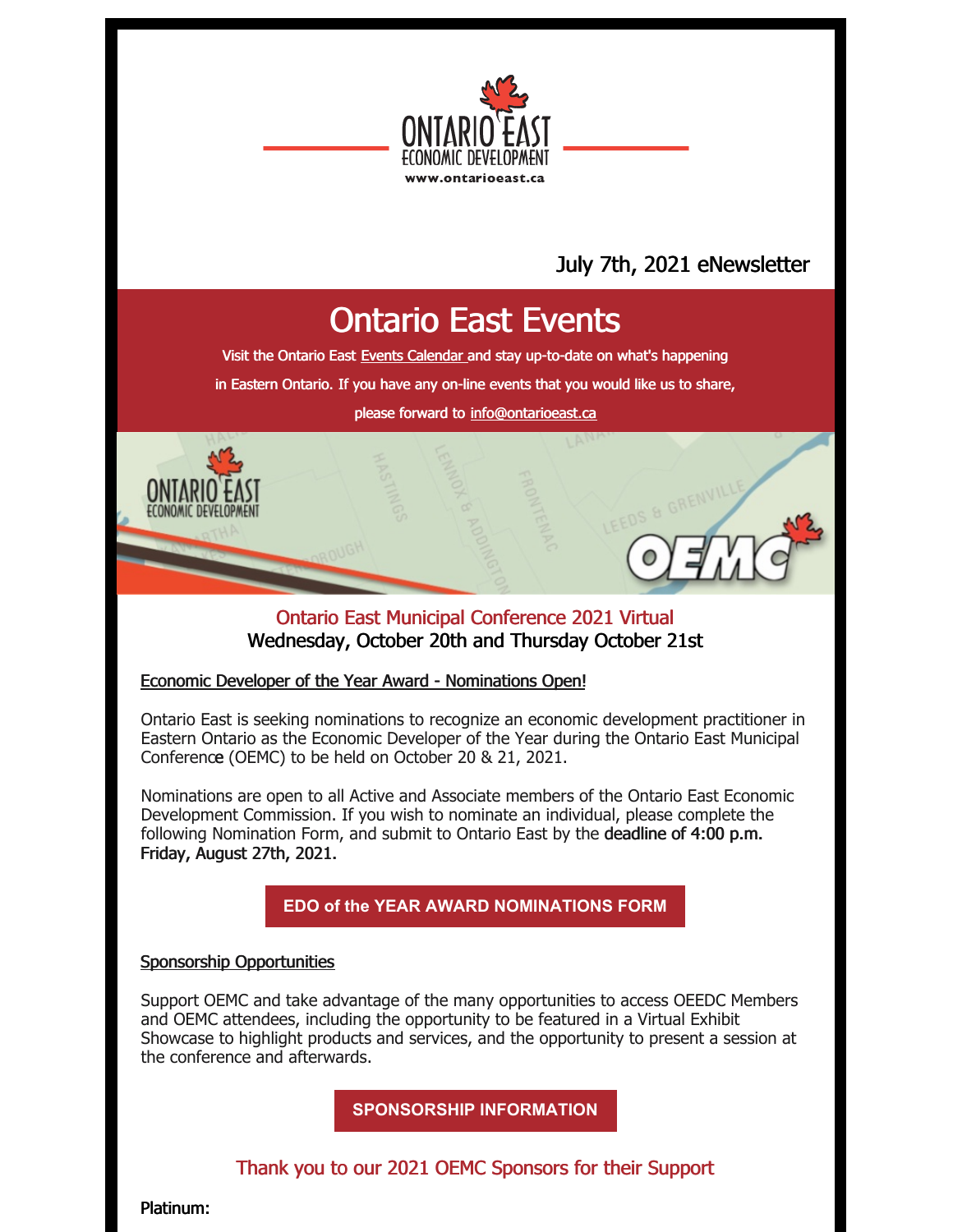

Silver:



Help employers see that changing some recruitment practices now might help them recruit the talent they need.

We've written blogs about what that looks like and anchored those resources for them [HERE](https://offers.ontarioeast.ca/en-ca/hiring-staff).